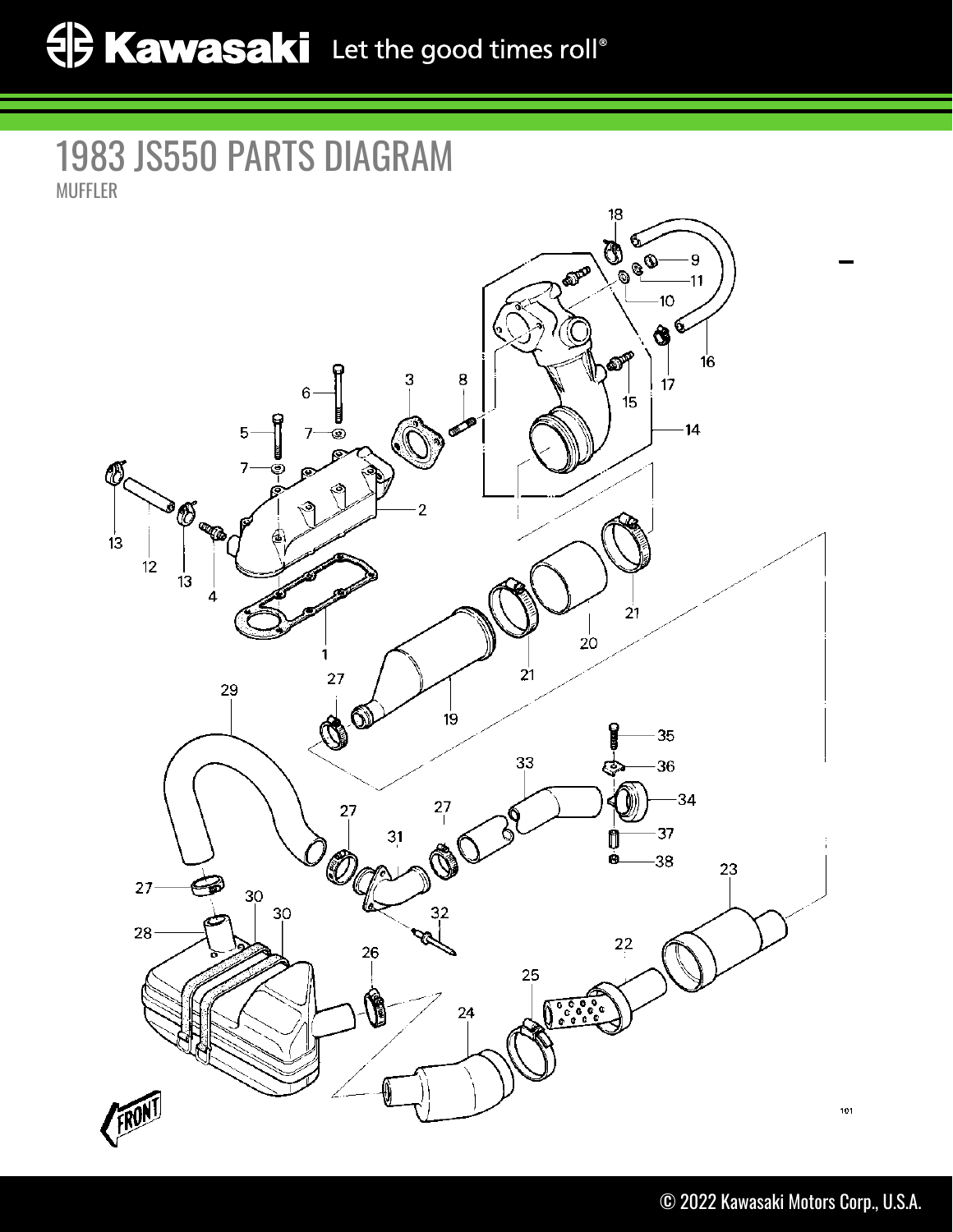## 1983 JS550 PARTS LIST MUFFLER

| <b>ITEM NAME</b>                  | <b>PART NUMBER</b> | <b>QUANTITY</b> |
|-----------------------------------|--------------------|-----------------|
| GASKET, EXHAUST PIPE (Ref # 1)    | 11009-3051         | 1               |
| PIPE-EXHAUST FRONT (Ref #2)       | 18049-3008-YR      | 1               |
| GASKET (Ref #3)                   | 11060-3730         | 1               |
| JOINT, HOSE (Ref #4)              | 92005-3001         | 1               |
| BOLT, 6X60 (Ref # 5)              | 110R0660           | $\overline{2}$  |
| BOLT, 6X80 (Ref # 6)              | 110R0680           | 6               |
| WASHER (Ref # 7)                  | 410S0600           | 8               |
| STUD, 8X35 (Ref #8)               | 172R0835           | $\overline{2}$  |
| NUT,8 M/M (Ref # 9)               | 311M0800           | $\overline{2}$  |
| WASHER (Ref # 10)                 | 410S0800           | $\overline{2}$  |
| WASHER SPRING 8MM (Ref # 11)      | 461S0800           | $\overline{2}$  |
| TUBE, 9X16X80 (Ref #12)           | 92059-3039         | 1               |
| CLAMP, HOSE (Ref #13)             | 92037-504          | $\overline{2}$  |
| PIPE-COMP-EXHAUST (Ref # 14)      | 49062-3001-YR      | 1               |
| JOINT, HOSE (Ref # 15)            | 92005-3001         | $\overline{2}$  |
| TUBE, 9X16X230 (Ref # 16)         | 92059-3040         | 1               |
| CLAMP, HOSE (Ref #17)             | 92037-504          | 1               |
| CLAMP, HOSE (Ref #18)             | 92037-504          | 1               |
| MUFFLER (Ref #19)                 | 18001-3008         | 1               |
| TUBE, MUFFLER (Ref #20)           | 92059-3041         | 1               |
| CLAMP (Ref # 21)                  | 92037-541          | $\overline{2}$  |
| PIPE-RESNTR. CONNECTR (Ref # 22)  | 59151-528          | $\mathbf{1}$    |
| <b>TUBE (Ref #23)</b>             | 92059-542          | 1               |
| <b>TUBE (Ref # 24)</b>            | 92059-543          | 1               |
| <b>CLAMP</b> (Ref # 25)           | 92037-541          | 1               |
| CLAMP, HOSE (Ref # 26)            | 92037-506          | 1               |
| <b>CLAMP (Ref #27)</b>            | 92037-509          | 4               |
| MUFFLER-COMP, WATERBOX (Ref # 28) | 49070-3714         | 1               |
| <b>HOSE</b> (Ref # 29)            | 92059-528          | 1               |